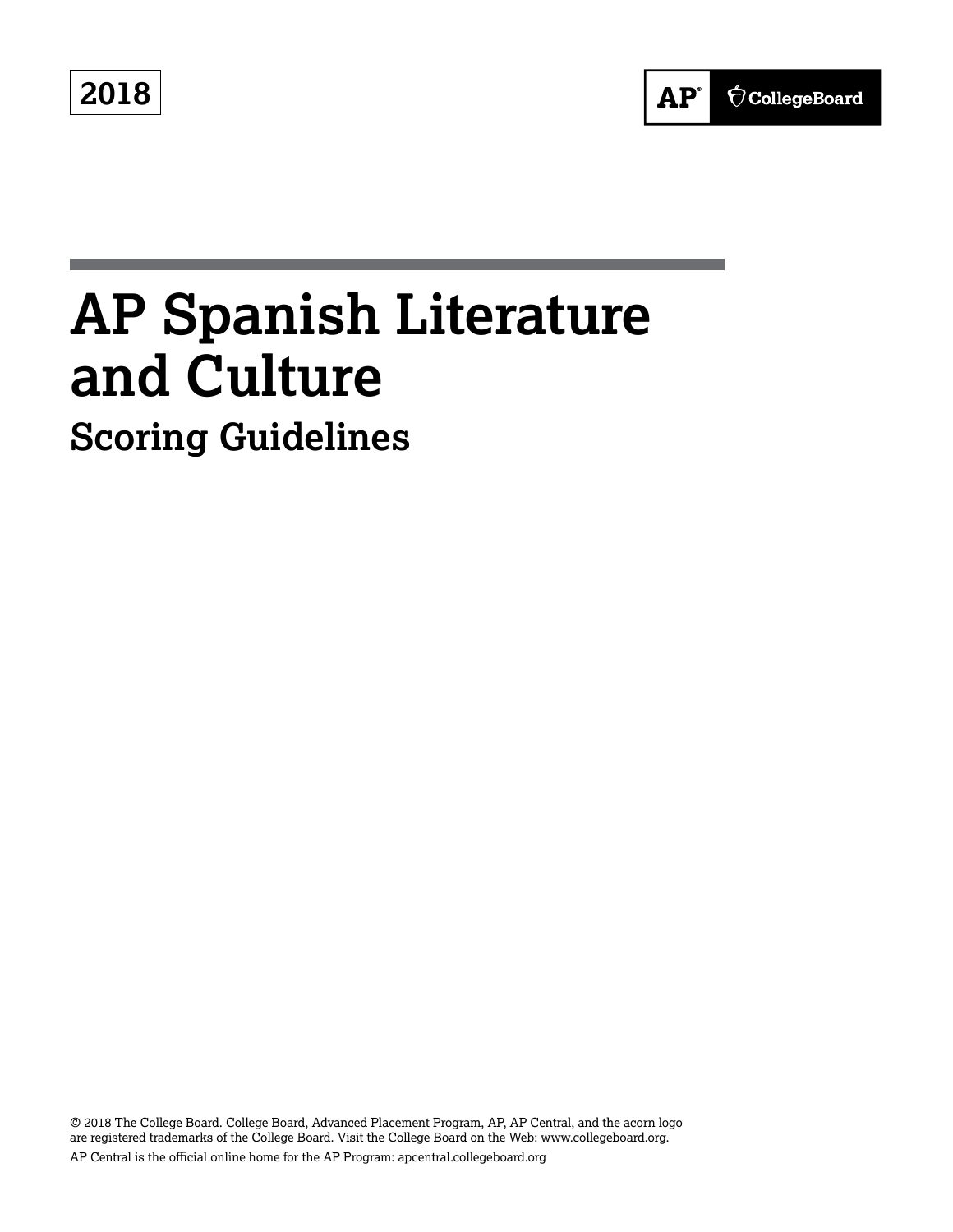### **Question 1**

**Short Answer: Text Explanation Text:** Excerpt from "El hijo*,*" Horacio Quiroga **Theme:** *La naturaleza y el ambiente*

### **3 The response correctly identifies the author and the period and effectively explains the development of the theme in the text.**

- Identifies correctly the author and the period.
- Effectively explains the development of the theme in the text.
- Supports response with relevant evidence from the text.

**2 The response correctly identifies either the author or the period and explains the development of the theme in the text; description and narration are present but do not outweigh explanation.**

- Identifies correctly either the author or the period.
- Explains the development of the theme in the text.
- Supports response with evidence from the text, but evidence may not be clear or relevant.

*Note*: A response that fails to correctly identify both the author and the period must have a good explanation of the development of the theme in the text in order to earn a score of 2.

### **1 The response incorrectly identifies the author and/or the period; response does not successfully explain the development of the theme in the text; description and narration outweigh explanation; irrelevant comments may predominate.**

- Fails to correctly identify the author and/or the period.
- Attempts to explain the development of the theme in the text.
- Fails to adequately support response with textual evidence.

*Note*: A response that correctly identifies the author and/or the period but does not explain the development of the theme in the text cannot earn a score higher than 1.

### **0 The response is so brief or so poorly written as to be meaningless, is not in Spanish, or is otherwise off-task.**

*Note*: A response that merely restates part or all of the prompt or stimulus receives a score of 0. A response that receives a 0 in content must also receive a 0 in language.

#### **— Response is blank.**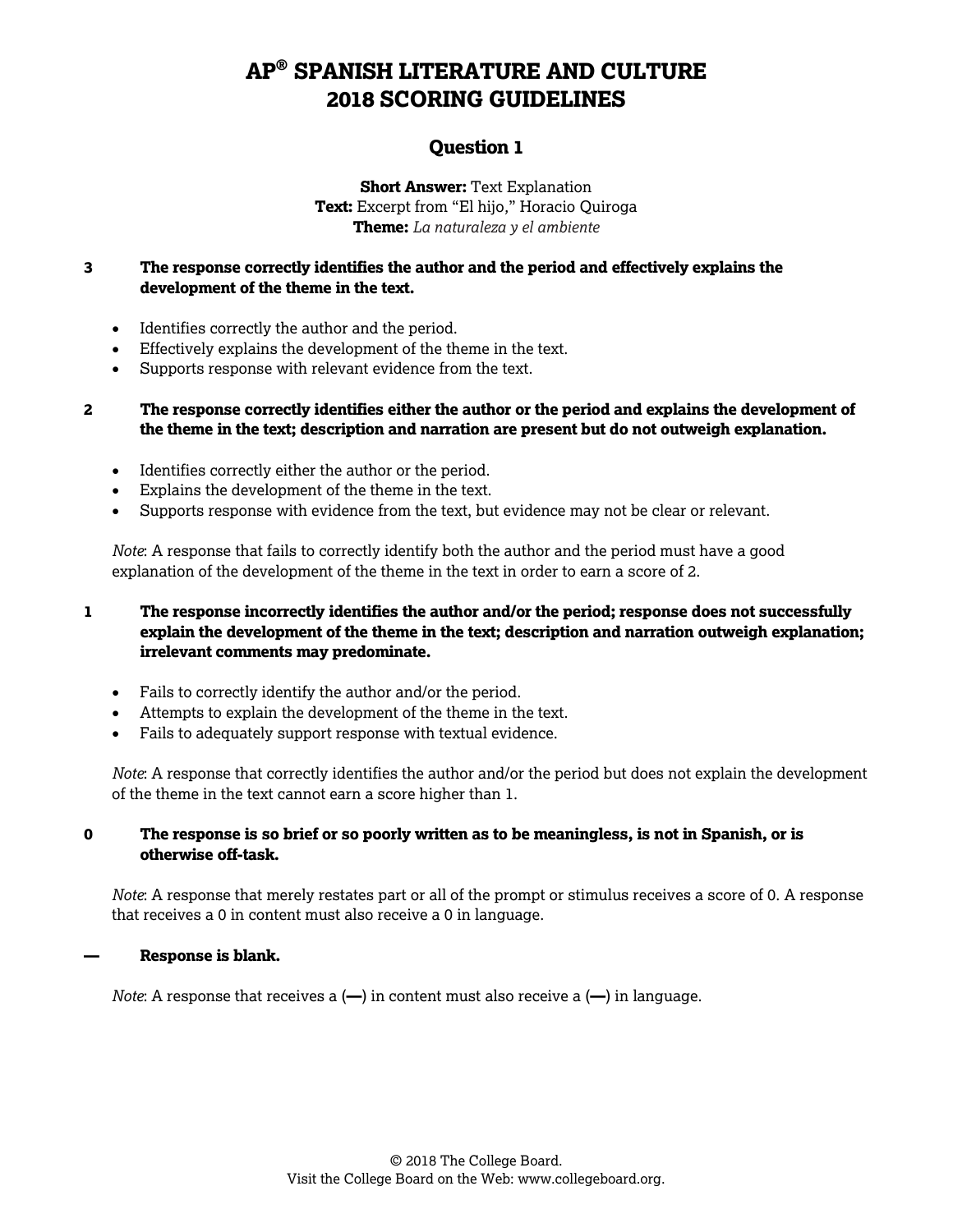### **Question 1 (continued)**

### **Language Usage**

### **3 Language usage is appropriate to the task, generally accurate, and varied; the reader's understanding of the response is clear and supported by the student's use of language.**

- Vocabulary is varied and appropriate to the topic or works being discussed.
- Control of grammatical and syntactic structures is very good in spite of a few errors; use of verb tenses and mood is generally accurate; word order and formation are generally accurate.
- There are very few errors in conventions of written language (e.g., spelling, accent marks, punctuation).

### **2 Language usage is appropriate to the task and sometimes accurate; the reader understands the response, although the student's use of language is somewhat limited.**

- Vocabulary is appropriate to the topics or works being discussed but may limit the student's ability to present relevant ideas.
- Control of grammatical and syntactic structures is adequate, but there are some errors; errors in the use of verb tenses and moods are frequent, but do not detract from overall understanding; there are occasional errors in word order and formation.
- There are some errors in conventions of written language (e.g., spelling, accent marks, punctuation), but they do not impede communication.

### **1 Language usage is inappropriate to the task, inaccurate, or insufficient; the reader struggles to create an understanding of the response.**

- Vocabulary is insufficient or inappropriate to the topics or works being discussed; errors render comprehension difficult.
- Control of grammatical and syntactic structures is inadequate; errors in verb forms, word order, or word formation are frequent and impede comprehension.
- There are frequent errors in conventions of written language (e.g., spelling, accent marks, punctuation) that impede communication.

### **0 The response is so brief or so poorly written as to be meaningless, is not in Spanish, or is otherwise off-task.**

*Note*: A response that merely restates part or all of the prompt or stimulus receives a score of 0. A response that receives a 0 in content must also receive a 0 in language.

#### **— Response is blank.**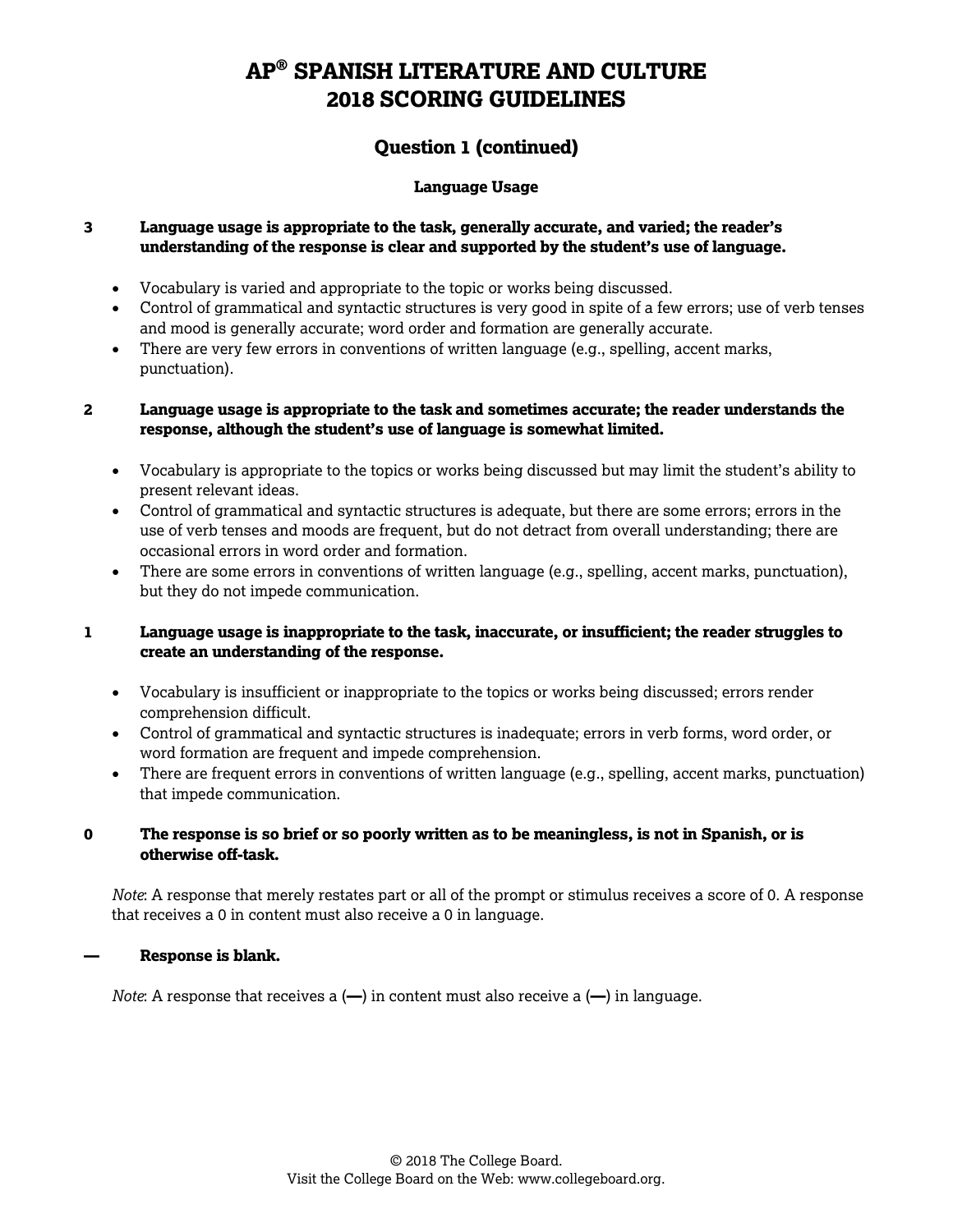### **Question 2**

**Short Answer:** Text and Art Comparison **Text:** Excerpt from "Las medias rojas," Emilia Pardo Bazán **Artwork:** "By the Window. Portrait of Olga Trubnikova," Valentin Serov **Theme:** *El papel de la mujer* **Literary Movement:** *El Realismo*

### **3 The response effectively compares the theme in the works and relates the theme of the text and the artwork to Realism.**

- Effectively compares the theme in the works.
- Effectively relates the theme of the text and artwork to Realism.
- Supports response with relevant evidence from both works.

#### **2 The response compares the theme in the works and relates the theme to Realism; description outweighs comparison.**

- Compares the theme in the works, but description of the elements of both works outweighs comparison.
- Relates the theme of the text and artwork to Realism, but the connection among these elements may not be clear.
- Supports response with evidence from both works, but evidence may not be clear or relevant.

*Note*: If the response does not relate the theme to Realism, the comparison of the theme between the text and the artwork must be effective to earn a score of 2.

### **1 The response attempts to compare the theme in the works and/or attempts to relate the theme to Realism; description outweighs comparison; irrelevant comments may predominate.**

- Attempts to compare the theme in the works, yet the response is incomplete or insufficient.
- Attempts to relate the theme of the text and artwork to Realism, yet the response is incomplete or insufficient.
- Does not provide supporting evidence from both works.

*Note*: A response that discusses the theme only in the text or the artwork, or a response that only discusses Realism cannot receive a score higher than 1.

### **0 The response is so brief or so poorly written as to be meaningless, is not in Spanish, or is otherwise off-task.**

*Note*: A response that merely restates part or all of the prompt or stimuli receives a score of 0. A response that receives a 0 in content must also receive a 0 in language.

#### **— Response is blank.**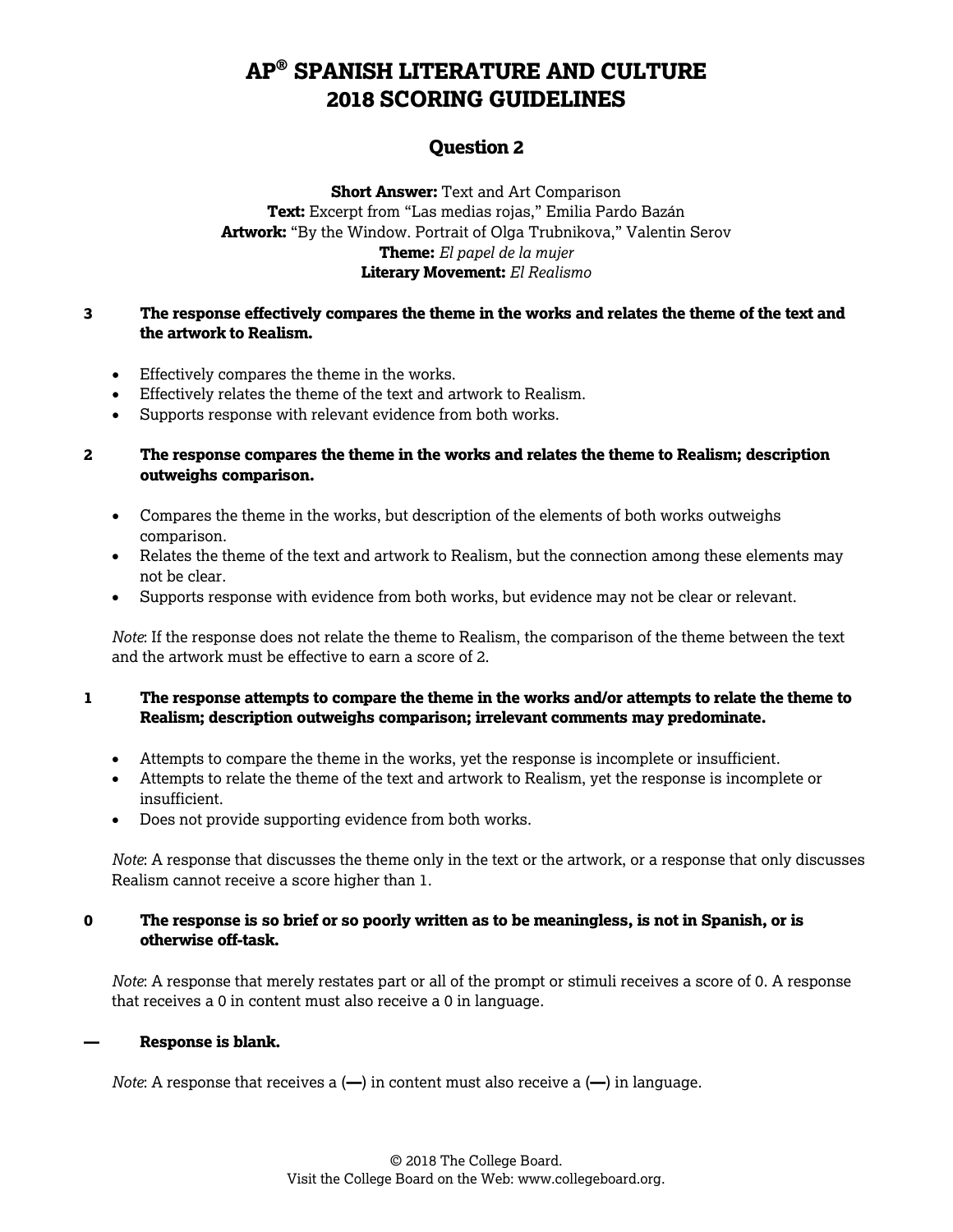### **Question 2 (continued)**

### **Language Usage**

### **3 Language usage is appropriate to the task, generally accurate, and varied; the reader's understanding of the response is clear and supported by the student's use of language.**

- Vocabulary is varied and appropriate to the topic or works being discussed.
- Control of grammatical and syntactic structures is very good in spite of a few errors; use of verb tenses and mood is generally accurate; word order and formation are generally accurate.
- There are very few errors in conventions of written language (e.g., spelling, accent marks, punctuation).

### **2 Language usage is appropriate to the task and sometimes accurate; the reader understands the response, although the student's use of language is somewhat limited.**

- Vocabulary is appropriate to the topics or works being discussed but may limit the student's ability to present relevant ideas.
- Control of grammatical and syntactic structures is adequate, but there are some errors; errors in the use of verb tenses and moods are frequent but do not detract from overall understanding; there are occasional errors in word order and formation.
- There are some errors in conventions of written language (e.g., spelling, accent marks, punctuation), but they do not impede communication.

### **1 Language usage is inappropriate to the task, inaccurate, or insufficient; the reader struggles to create an understanding of the response.**

- Vocabulary is insufficient or inappropriate to the topics or works being discussed; errors render comprehension difficult.
- Control of grammatical and syntactic structures is inadequate; errors in verb forms, word order, or word formation are frequent and impede comprehension.
- There are frequent errors in conventions of written language (e.g., spelling, accent marks, punctuation) that impede communication.

### **0 The response is so brief or so poorly written as to be meaningless, is not in Spanish, or is otherwise off-task.**

*Note*: A response that merely restates part or all of the prompt or stimuli receives a score of 0. A response that receives a 0 in content must also receive a 0 in language.

#### **— Response is blank.**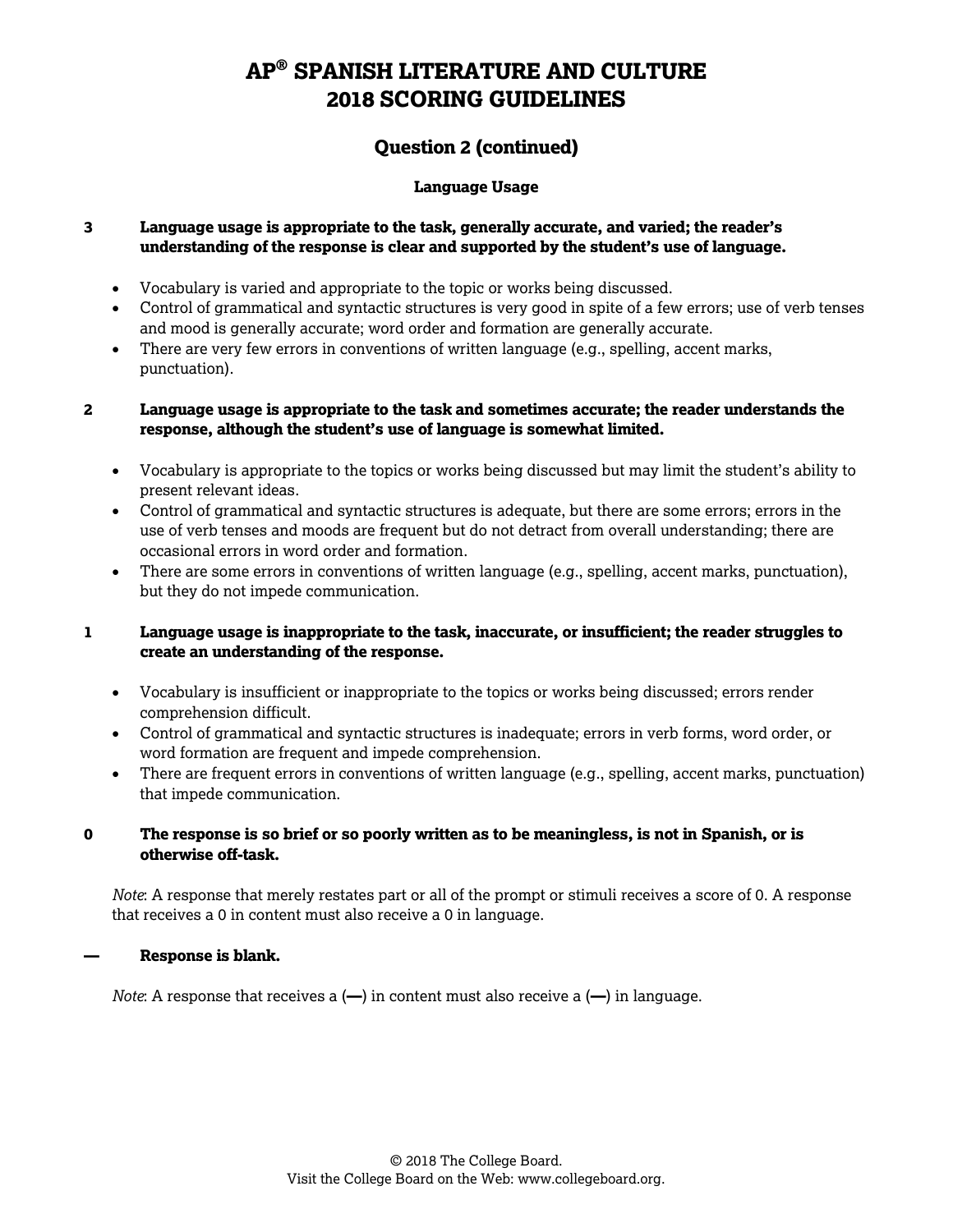### **Question 3**

**Essay:** Analysis of Single Text **Text, Subgenre, and Cultural Context Text:** Excerpt from "Los presagios, según los informantes de Sahagún," *Visión de los vencidos: relaciones indígenas de la conquista*, Miguel León-Portilla **Subgenre:** *La tradición oral* **Cultural Context:** *La América precolonial*

### **5 The essay clearly analyzes how the text represents both the specified subgenre and the given cultural context.**

- Analyzes how characteristics of the text represent the specified subgenre.
- Analyzes how cultural products, practices, or perspectives found in the text relate to the given cultural context.
- Effectively discusses a variety of rhetorical, stylistic, or structural features in the text.
- Includes an explicit statement of purpose (thesis), a coherent structure, and a cohesive and logical progression of ideas in a well-developed essay.
- Supports analysis by integrating specific, well-chosen textual examples throughout the essay.

### **4 The essay analyzes how the text represents both the specified subgenre and the given cultural context; description and narration are present but do not outweigh analysis.**

- Explains how characteristics of the text represent the specified subgenre.
- Explains how cultural products, practices, or perspectives found in the text relate to the given cultural context.
- Discusses rhetorical, stylistic, or structural features in the text.
- Includes an explicit statement of purpose (thesis), a coherent structure, and a logical progression of ideas.
- Supports analysis with appropriate textual examples.

### **3 The essay attempts to analyze how the text represents the specified subgenre and the given cultural context; however, description and narration outweigh analysis.**

- Describes characteristics of the text that represent the specified subgenre.
- Describes cultural products, practices, or perspectives of the given cultural context found in the text.
- Describes some rhetorical, stylistic, or structural features in the text.
- Includes a statement of purpose, evidence of organization (a stated topic, an introduction, a conclusion), and a logical progression of ideas.
- Elaborates on main points and supports observations with examples; however, the examples may not always be clear and relevant.
- Contains some errors of interpretation, but errors do not detract from the overall quality of the essay.

#### *Note:*

A. If the essay has a significantly unbalanced focus on either the specified subgenre or the given cultural context and discusses rhetorical, stylistic, or structural features, the analysis must be good to earn a score of 3.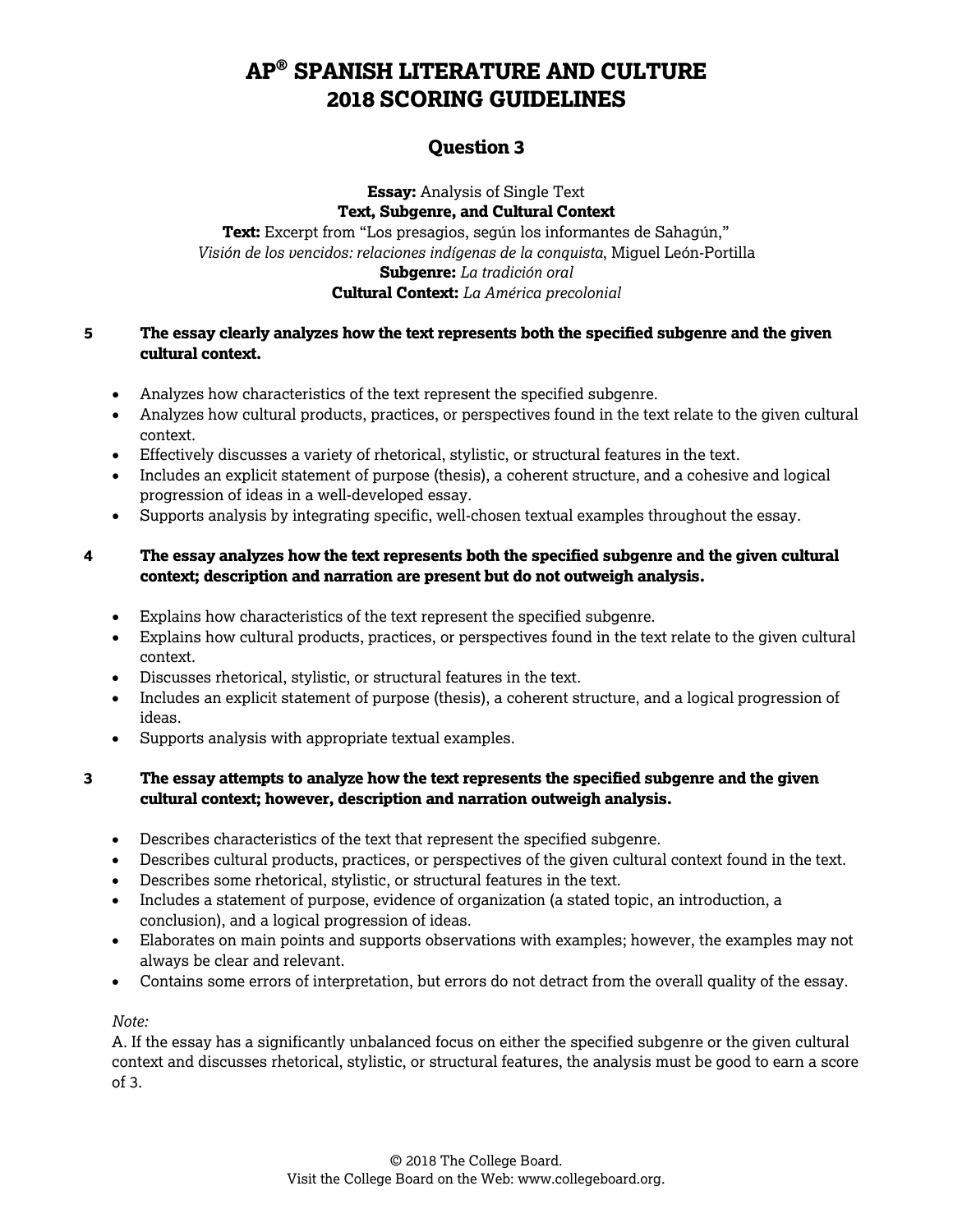### **Question 3 (continued)**

B. If the essay has a balanced focus on both the specified subgenre and the cultural context but does not discuss rhetorical, stylistic, or structural features, the analysis must be good to earn a score of 3.

C. If the essay focuses only on either the specified subgenre or the given cultural context and discusses rhetorical, stylistic, or structural features, the analysis of either the specified subgenre or the given cultural context and the discussion of the rhetorical, stylistic, or structural features must be good to earn a score of 3.

### **2 The essay shows little ability to analyze how the text represents the specified subgenre and the given cultural context; summary and paraphrasing predominate.**

- Identifies characteristics of the text that represent the specified subgenre, but they may not be clear or relevant.
- Identifies cultural products, practices, or perspectives of the given cultural context found in the text, but they may not be clear or relevant.
- Identifies rhetorical, stylistic, or structural features in the text, but they may not be relevant.
- May not clearly state a purpose or be organized around a central idea or argument; progression of ideas may not be logical.
- Presents main points and some details; describes basic elements of the text but may do so without examples or supporting an argument.
- Contains some errors of interpretation that occasionally detract from the overall quality of the essay.

*Note*: An essay that treats only the specified subgenre or the given cultural context without mentioning the rhetorical, stylistic, or structural features cannot receive a score higher than 2.

### **1 The essay is inaccurate and insufficient; there is no attempt to analyze how the text represents the specified subgenre and the given cultural context; irrelevant comments predominate.**

- Demonstrates lack of understanding of characteristics of the text that represent the specified subgenre.
- Demonstrates lack of understanding of the text, or cultural products, practices, or perspectives of the given cultural context found in the text.
- May not identify rhetorical, stylistic, or structural features in the text.
- Does not state a purpose, show evidence of organization, or offer a progression of ideas.
- May consist entirely of summary or paraphrasing of the text without examples relevant to the subgenre or the given cultural context.
- Contains frequent errors of interpretation that significantly detract from the overall quality of the essay.

### **0 The response is so brief or so poorly written as to be meaningless, is not in Spanish, or is otherwise off-task.**

*Note*: An essay that merely restates part or all of the prompt or stimulus receives a score of 0. An essay that receives a 0 in content must also receive a 0 in language.

#### **— Page is blank.**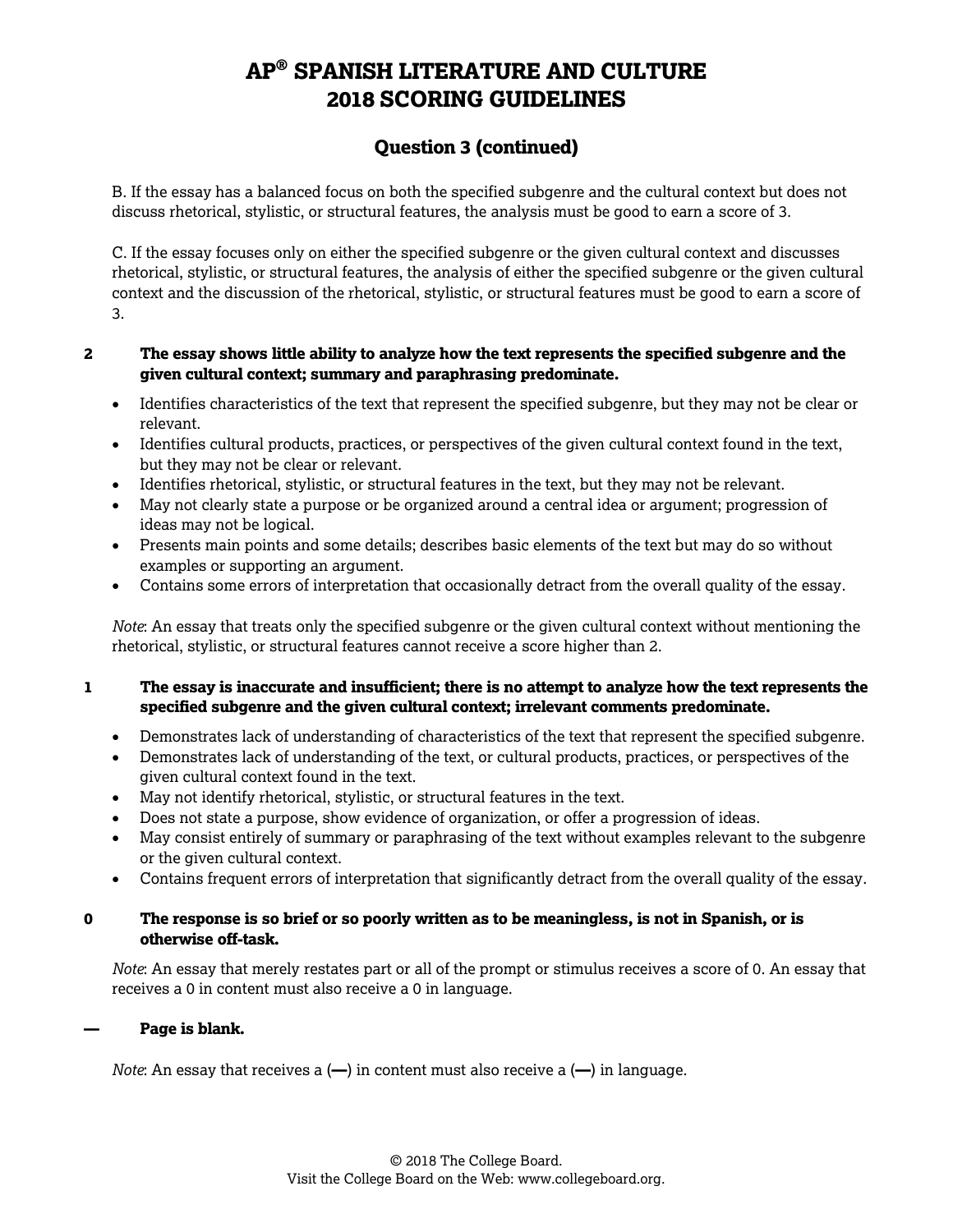### **Question 3 (continued)**

### **Language Usage**

### **5 Language usage is appropriate to the task, generally accurate, and varied; the reader's understanding of the response is clear and supported by the student's use of language.**

- Vocabulary is varied and appropriate to the text(s) being discussed, presents main ideas and supporting details, and communicates some nuances of meaning.
- Control of grammatical and syntactic structures is very good; use of verb tenses and moods is generally accurate; word order and formation are accurate; use of cohesive devices and transitional elements or both is appropriate to guide understanding.
- Writing conventions (e.g., spelling, accent marks, punctuation, paragraphing) are generally accurate; paragraphing shows grouping and progression of ideas.

### **4 Language usage is appropriate to the task and generally accurate; the reader's understanding of the response is clear and not affected by errors in the student's use of language.**

- Vocabulary is appropriate to the text(s) being discussed and presents main ideas and some supporting details.
- Control of grammatical and syntactic structures is good; occasional errors in the use of verb tenses and moods do not detract from understanding; word order and formation are mostly accurate.
- Writing conventions (e.g., spelling, accent marks, punctuation, paragraphing) are generally accurate; occasional errors do not detract from understanding; paragraphing shows grouping and progression of ideas.

### **3 Language usage is appropriate to the task and sometimes accurate; the reader understands the response though the student's use of language is somewhat limited.**

- Vocabulary is appropriate to the text(s) being discussed but may limit the student's ability to present some relevant ideas.
- Control of grammatical and syntactic structures is adequate; errors in the use of verb tenses and moods may be frequent but do not detract from overall understanding; word order and formation are generally accurate.
- Writing conventions (e.g., spelling, accent marks, punctuation, paragraphing) are sometimes accurate; numerous errors do not detract from overall understanding; paragraphing shows grouping of ideas.

### **2 Language usage is sometimes inappropriate to the task and generally inaccurate; the reader must supply inferences to make the response understandable.**

- Vocabulary may be inappropriate to the text(s) being discussed and forces the reader to supply inferences.
- Control of grammatical and syntactic structures is weak; errors in verb forms, word order, or word formation are numerous and serious enough to impede comprehension at times.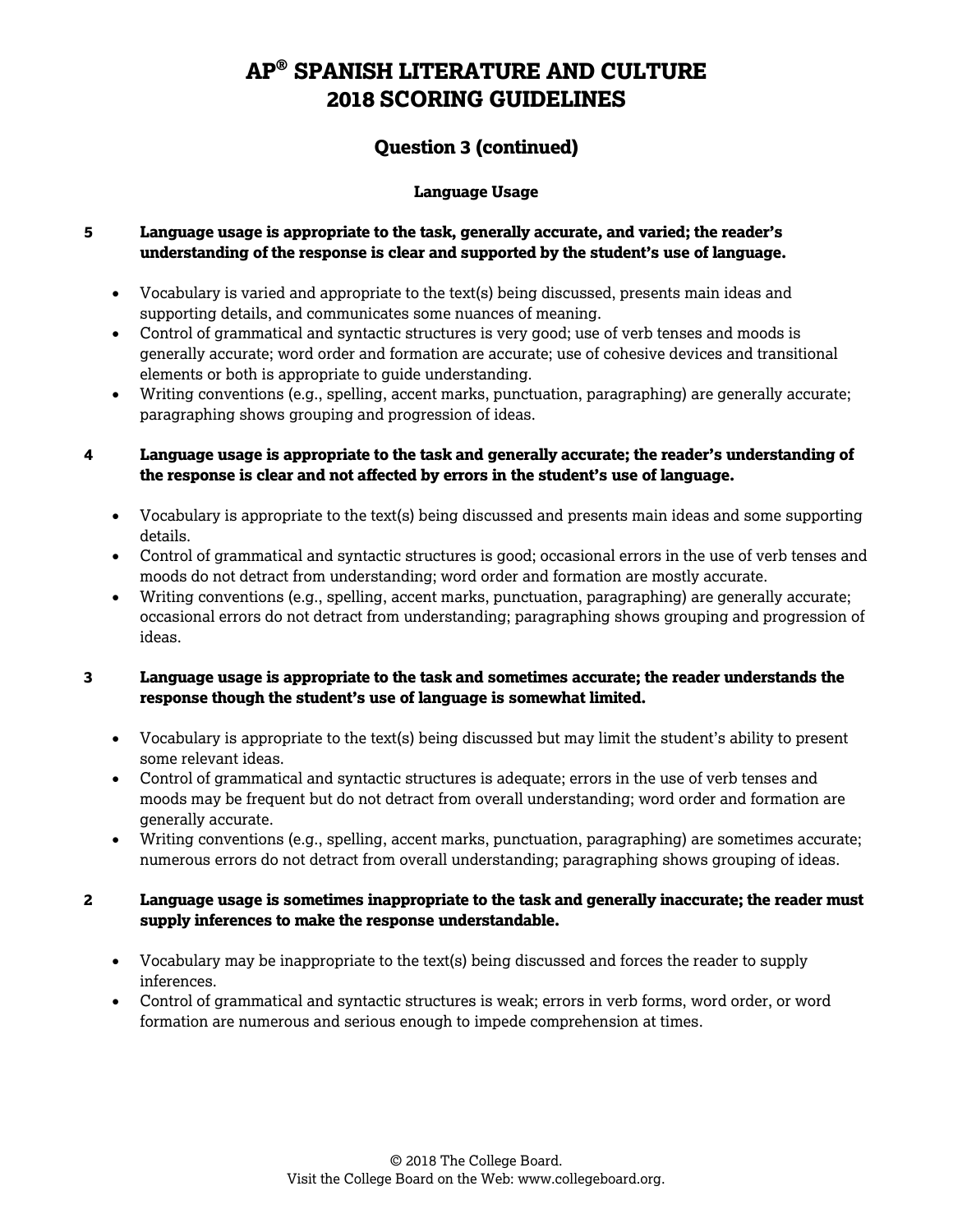### **Question 3 (continued)**

### **Language Usage (continued)**

• Writing conventions (e.g., spelling, accent marks, punctuation, paragraphing) are generally inaccurate; errors are numerous and serious enough to impede comprehension at times; paragraphing may not show grouping of ideas.

### **1 Language usage is inappropriate to the task, inaccurate, or insufficient; the reader struggles to create an understanding of the response.**

- Vocabulary is insufficient or inappropriate to the text(s) being discussed; errors render comprehension difficult.
- Control of grammatical and syntactic structures is inadequate; errors in verb forms, word order, or word formation are nearly constant and impede comprehension frequently.
- Writing conventions (e.g., spelling, accent marks, punctuation, paragraphing) are inaccurate; errors are nearly constant and impede comprehension frequently; there may be little or no evidence of paragraphing.

### **0 The response is so brief or so poorly written as to be meaningless, is not in Spanish, or is otherwise off-task.**

*Note*: An essay that merely restates part or all of the prompt or stimulus receives a score of 0. An essay that receives a 0 in content must also receive a 0 in language.

#### **— Page is blank.**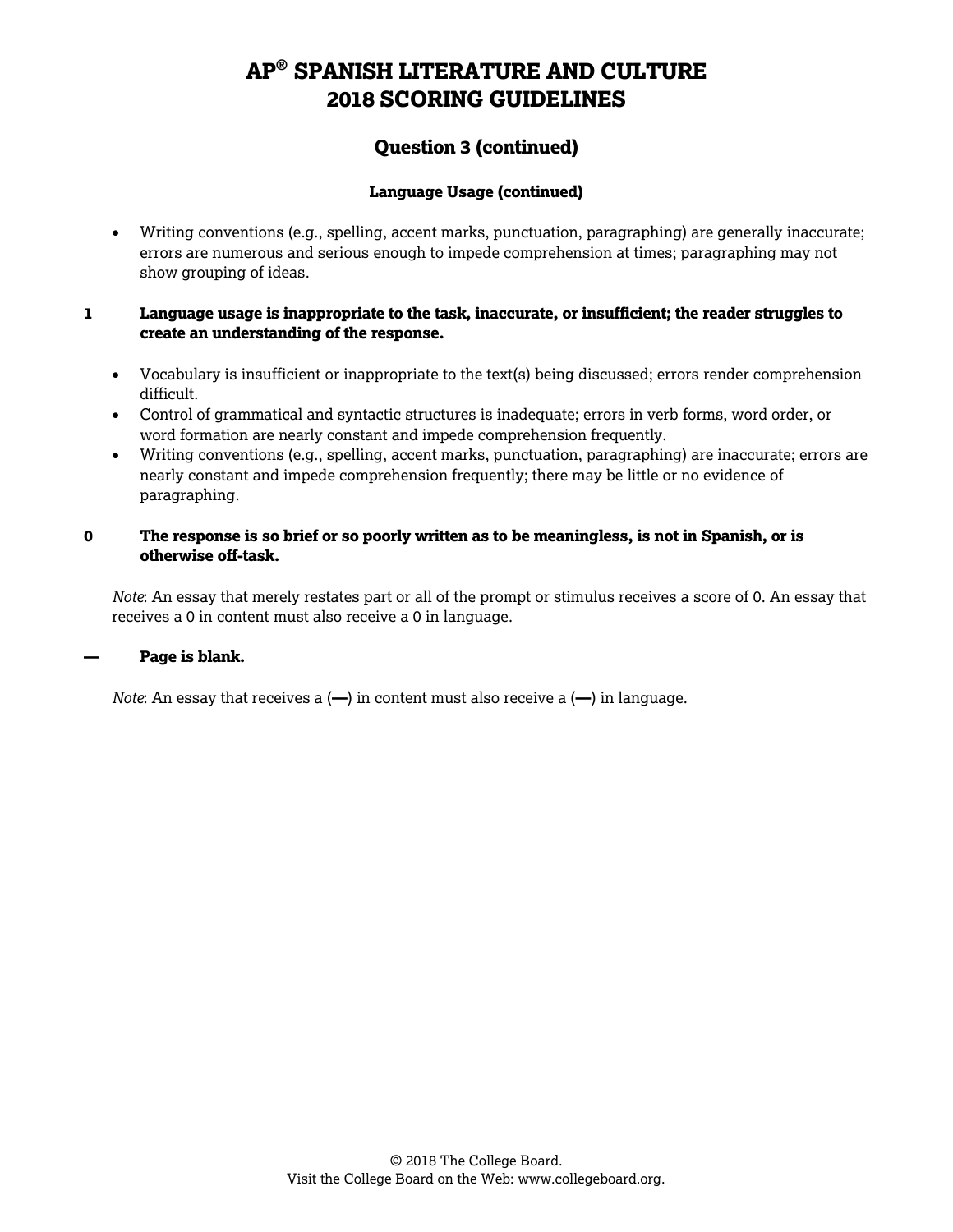### **Question 4**

**Essay:** Text Comparison **Texts and Theme Text 1:** "Salmo XVII," Francisco de Quevedo **Text 2:** "Campos de Soria (VI)," Antonio Machado **Theme:** *El tiempo y el espacio*

### **5 The essay clearly analyzes the literary devices and compares the theme in the texts.**

- Effectively analyzes rhetorical, stylistic, or structural features in both texts in relation to the development of the theme.
- Analyzes the development of the theme in both texts to support comparative analysis.
- Includes an explicit statement of purpose (thesis), a coherent structure, and a cohesive and logical progression of ideas in a well-developed essay.
- Supports analysis by integrating specific, well-chosen textual examples throughout the essay.

### **4 The essay analyzes the literary devices and compares the theme in the texts; description and narration are present but do not outweigh analysis.**

- Discusses rhetorical, stylistic, or structural features in both texts in relation to the development of the theme.
- Explains and compares the presence of the theme in the texts.
- Includes an explicit statement of purpose (thesis), a coherent structure, and a logical progression of ideas.
- Supports analysis with appropriate textual examples.

### **3 The essay attempts to analyze the literary devices and compare the theme in the texts; however, description and narration outweigh analysis.**

- Describes some rhetorical, stylistic, or structural features in both texts and attempts to explain their relevance to the theme.
- Describes the presence of the theme in both texts.
- Includes a statement of purpose, evidence of organization (a stated topic, an introduction, a conclusion), and a logical progression of ideas.
- Elaborates on main points and supports observations with examples; however, the examples may not always be clear and relevant.
- Contains some errors of interpretation, but errors do not detract from the overall quality of the essay.

#### *Note*:

A. If the essay has a significantly unbalanced focus on one of the texts, the analysis must be good to merit a 3.

B. If the essay does not include literary devices, the comparison of the theme in the texts must be good to merit a 3.

C. If the essay suggests a lack of understanding of the theme, the analysis of literary devices in both texts must be good to merit a 3.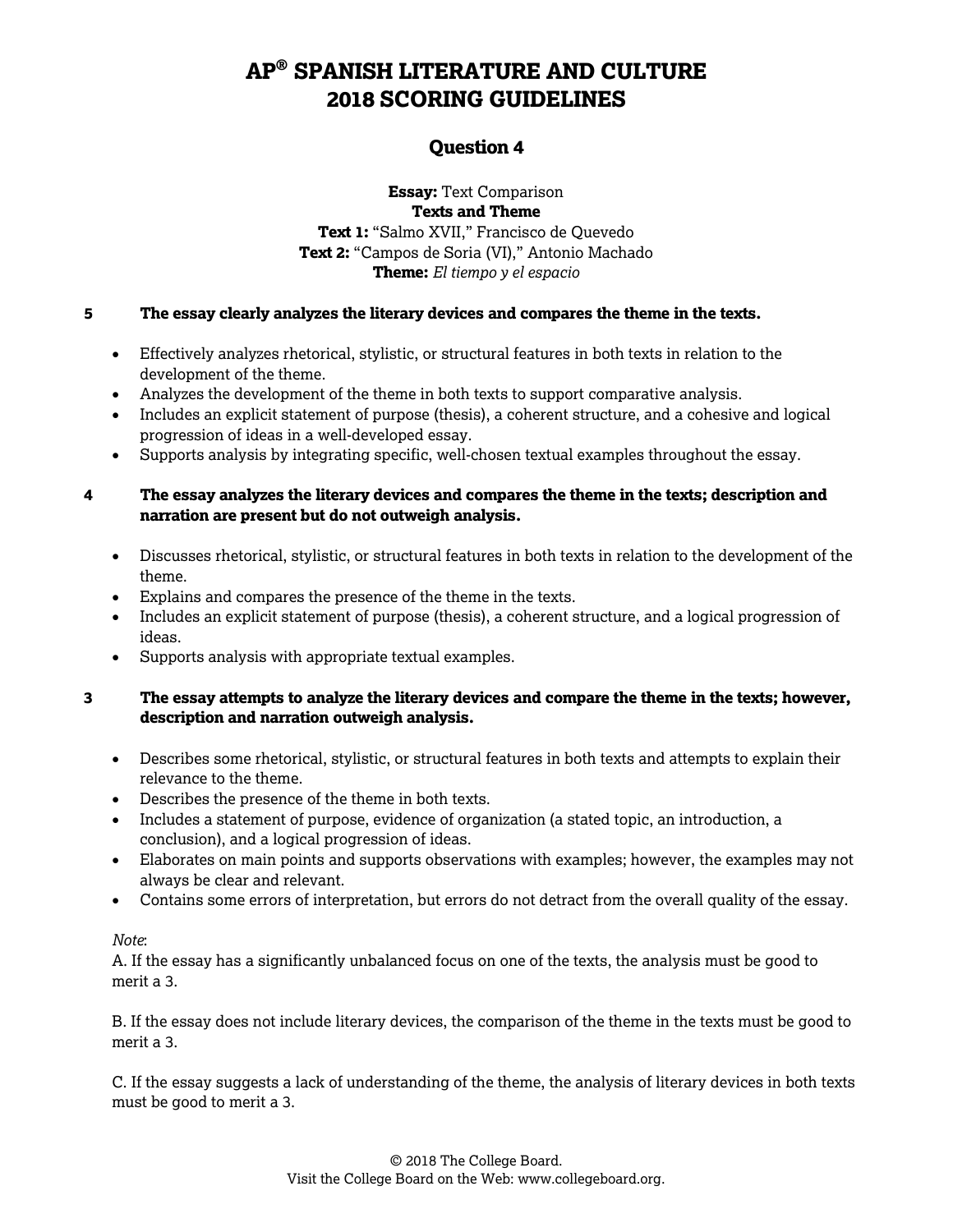### **Question 4 (continued)**

### **2 The essay shows little ability to analyze the literary devices or compare the texts; summary and paraphrasing predominate.**

- May identify some rhetorical, stylistic, or structural features in one or both texts but may not explain their relevance to the theme.
- Describes the presence of the theme in one text, but the description of the theme in the other text is weak.
- May not clearly state a purpose or be organized around a central idea or argument; progression of ideas may not be logical.
- Presents main points and some details, describes basic elements of texts but may do so without examples or supporting an argument.
- Contains some errors of interpretation that occasionally detract from the overall quality of the essay.

*Note*: An essay that treats only one text cannot earn a score higher than 2.

- **1 The essay is inaccurate and insufficient; there is no attempt to analyze the literary devices or compare the texts; irrelevant comments predominate.**
	- May identify some rhetorical, stylistic, or structural features in one or both texts but does not explain their relevance to the theme.
	- Demonstrates lack of understanding of the theme.
	- Does not state a purpose, show evidence of organization, or offer a progression of ideas.
	- May consist entirely of plot summary without examples relevant to the theme.
	- Contains frequent errors of interpretation that significantly detract from the overall quality of the essay.

#### **0 The response is so brief or so poorly written as to be meaningless, is not in Spanish, or is otherwise off-task.**

*Note*: An essay that merely restates part or all of the prompt or stimuli receives a score of 0. An essay that receives a 0 in content must also receive a 0 in language.

#### **— Page is blank.**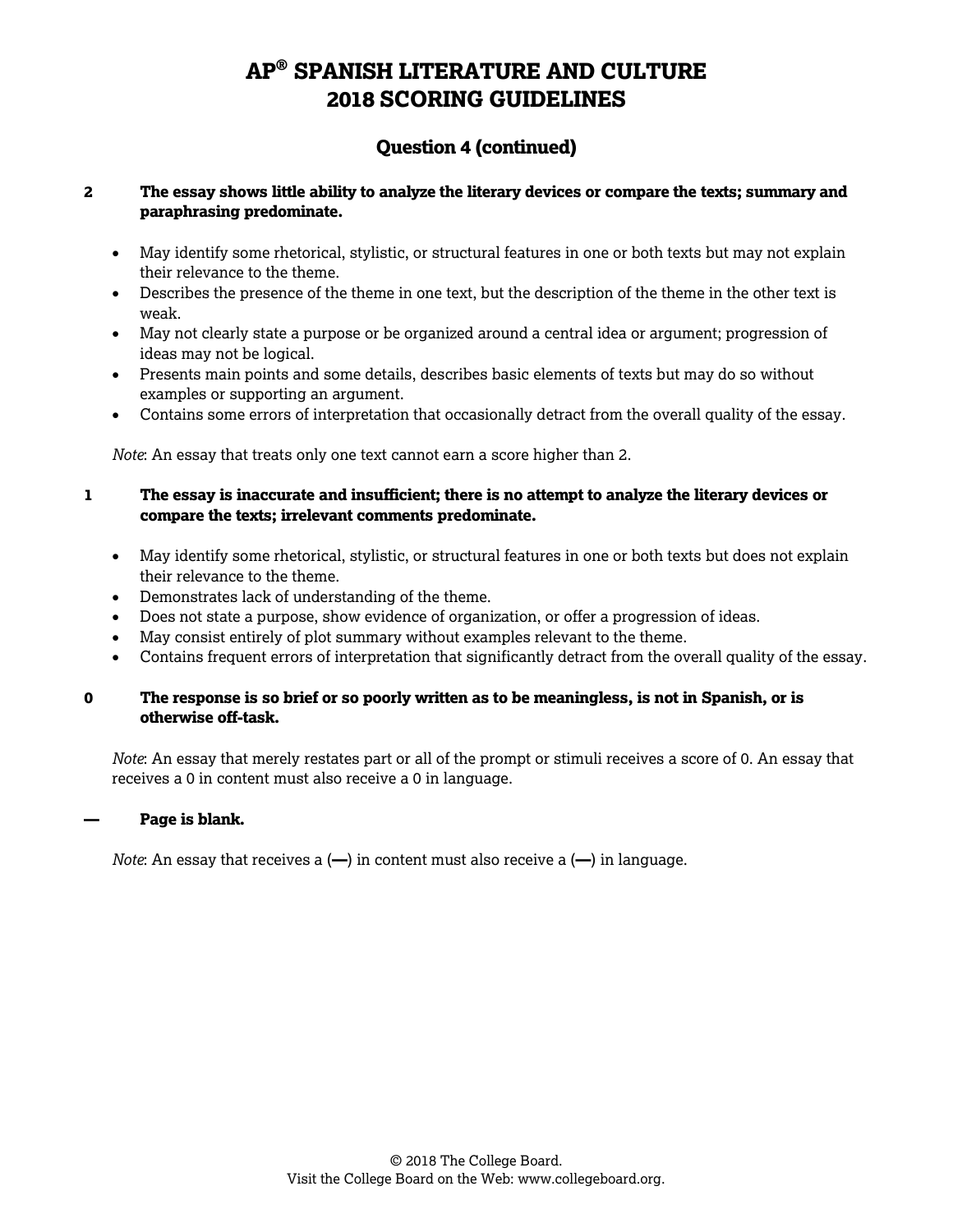### **Question 4 (continued)**

### **Language Usage**

### **5 Language usage is appropriate to the task, generally accurate, and varied; the reader's understanding of the response is clear and supported by the student's use of language.**

- Vocabulary is varied and appropriate to the text(s) being discussed, presents main ideas and supporting details, and communicates some nuances of meaning.
- Control of grammatical and syntactic structures is very good; use of verb tenses and moods is generally accurate; word order and formation are accurate; use of cohesive devices and transitional elements or both is appropriate to guide understanding.
- Writing conventions (e.g., spelling, accent marks, punctuation, paragraphing) are generally accurate; paragraphing shows grouping and progression of ideas.

### **4 Language usage is appropriate to the task and generally accurate; the reader's understanding of the response is clear and not affected by errors in the student's use of language.**

- Vocabulary is appropriate to the text(s) being discussed and presents main ideas and some supporting details.
- Control of grammatical and syntactic structures is good; occasional errors in the use of verb tenses and moods do not detract from understanding; word order and formation are mostly accurate.
- Writing conventions (e.g., spelling, accent marks, punctuation, paragraphing) are generally accurate; occasional errors do not detract from understanding; paragraphing shows grouping and progression of ideas.

### **3 Language usage is appropriate to the task and sometimes accurate; the reader understands the response though the student's use of language is somewhat limited.**

- Vocabulary is appropriate to the text(s) being discussed but may limit the student's ability to present some relevant ideas.
- Control of grammatical and syntactic structures is adequate; errors in the use of verb tenses and moods may be frequent but do not detract from overall understanding; word order and formation are generally accurate.
- Writing conventions (e.g., spelling, accent marks, punctuation, paragraphing) are sometimes accurate; numerous errors do not detract from overall understanding; paragraphing shows grouping of ideas.

### **2 Language usage is sometimes inappropriate to the task and generally inaccurate; the reader must supply inferences to make the response understandable.**

- Vocabulary may be inappropriate to the text(s) being discussed and forces the reader to supply inferences.
- Control of grammatical and syntactic structures is weak; errors in verb forms, word order, or word formation are numerous and serious enough to impede comprehension at times.
- Writing conventions (e.g., spelling, accent marks, punctuation, paragraphing) are generally inaccurate; errors are numerous and serious enough to impede comprehension at times; paragraphing may not show grouping of ideas.